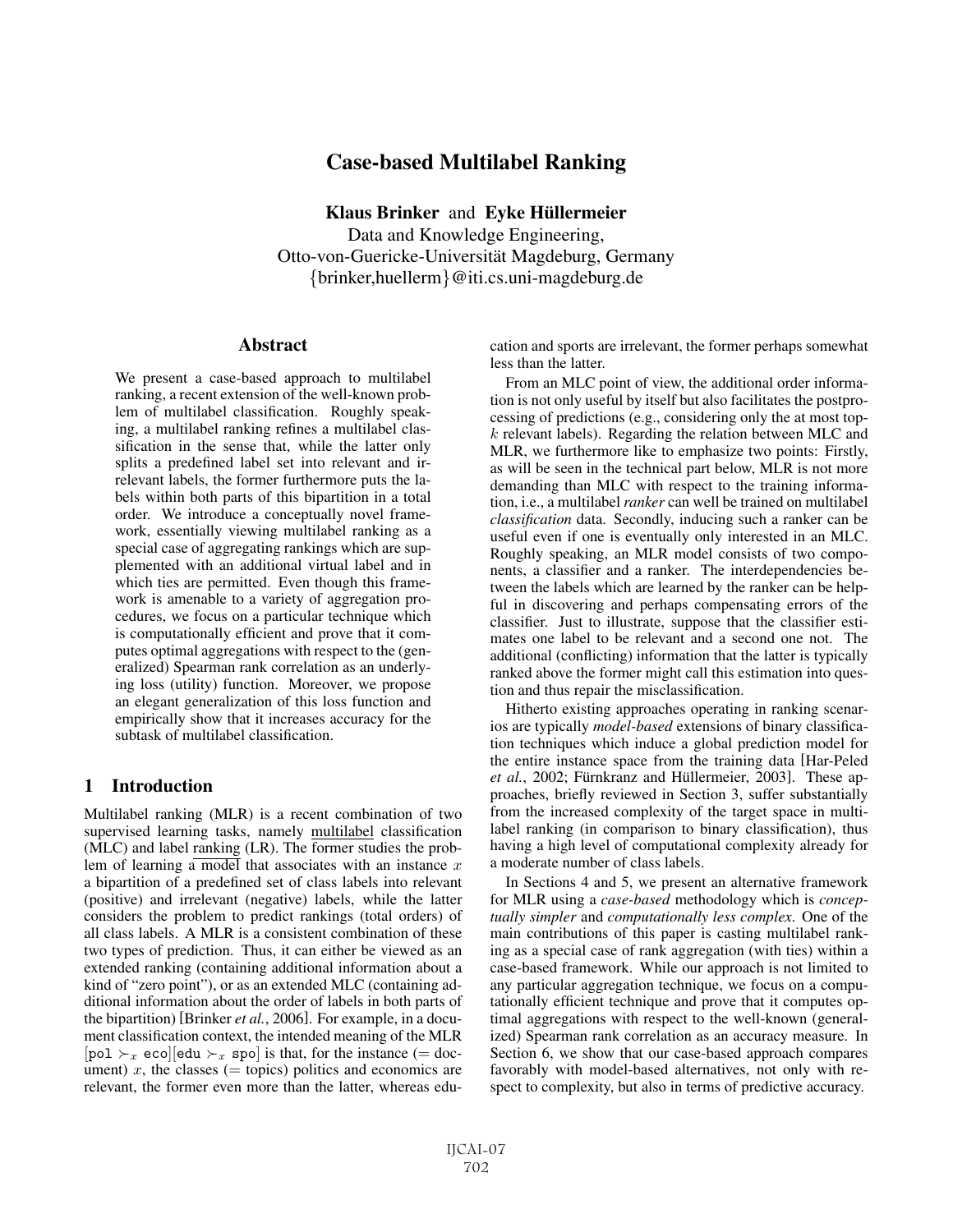## 2 Problem Setting

In so-called *label ranking*, the problem is to learn a mapping from an instance space  $X$  to rankings over a finite set of labels  $\mathcal{L} = {\lambda_1 \dots \lambda_c}$ , i.e., a function that maps every instance  $x \in \mathcal{X}$  to a total strict order  $\succ_x$ , where  $\lambda_i \succ_x \lambda_j$  means that, for this instance, label  $\lambda_i$  is preferred to (ranked higher than)  $\lambda_i$ . A ranking over  $\mathcal L$  can conveniently be represented by a permutation  $\tau$  of  $\{1 \dots c\}$ , where  $\tau(i)$  denotes the position of label  $\lambda_i$  in the ranking. The set of all permutations over c labels, subsequently referred to as  $S_c$ , can hence be taken as the target space in label ranking.

*Multilabel* ranking (MLR) is understood as learning a model that associates with a query input  $x$  both a ranking  $\succ_x$  and a bipartition (multilabel classification, MLC) of the label set  $\mathcal L$  into relevant (positive) and irrelevant (negative) labels, i.e., subsets  $P_x, N_x \subseteq \mathcal{L}$  such that  $P_x \cap N_x = \emptyset$  and  $P_x \cup N_x = \mathcal{L}$  [Brinker *et al.*, 2006]. Furthermore, the ranking and the bipartition have to be consistent in the sense that  $\lambda_i \in P_x$  and  $\lambda_j \in N_x$  implies  $\lambda_i \succ_x \lambda_j$ .

As an aside, we note that, according to the above consistency requirement, a bipartition  $(P_x, N_x)$  implicitly also contains ranking information (relevant labels must be ranked above irrelevant ones). This is why an MLR model can be trained on standard MLC data, even though it considers an extended prediction task.

#### 3 Model-based Multilabel Ranking

A common model-based approach to MLC is *binary relevance learning* (BR). BR trains a separate binary model  $\mathcal{M}_i$ for each label  $\lambda_i$ , using all examples x with  $\lambda_i \in P_x$  as positive examples and all those with  $\lambda_i \in N_x$  as negative ones. To classify a new instance  $x$ , the latter is submitted to all models, and  $P_x$  is defined by the set of all  $\lambda_i$  for which  $\mathcal{M}_i$  predicts relevance.

BR can be extended to the MLR problem in a straightforward way if the binary models provide real-valued confidence scores as outputs. A ranking is then simply obtained by ordering the labels according to these scores [Schapire and Singer, 2000]. On the one hand, this approach is both simple and efficient. On the other hand, it is also ad-hoc and has some disadvantages. For example, good estimations of calibrated scores (e.g., probabilities) are often hard to obtain. Besides, this approach cannot be extended to more general types of preference relations such as, e.g, partial orders. For a detailed survey about MLC and MLR approaches, including case-based methods, we refer the reader to [Tsoumakas *et al.*, 2006].

Brinker *et al.* [2006] presented a unified approach to *calibrated label ranking* which subsumes MLR as a special case. Their framework enables general label ranking techniques, such as the model-based *ranking by pairwise comparison* (RPC) [Fürnkranz and Hüllermeier, 2003] and *constraint classification* (CC) [Har-Peled *et al.*, 2002], to incorporate and exploit partition-related information and to generalize to settings where predicting a separation between relevant and irrelevant labels is required. This approach does not assume the underlying binary classifiers to provide confidence scores. Instead, the key idea in calibrated ranking is to add a virtual label  $\lambda_0$  as a split point between relevant and irrelevant labels, i.e., a *calibrated ranking* is simply a ranking of the extended label set  $\mathcal{L} \cup \{\lambda_0\}$ . Such a ranking induces both a ranking among the (real) labels  $\mathcal L$  and a bipartite partition  $(P_x, N_x)$ in a straightforward way:  $P_x$  is given by those labels which are ranked higher than  $\lambda_0$ ,  $N_x$  by those which are ranked lower. The semantics of the virtual label becomes clear from the construction of training examples for the binary learners: Every label  $\lambda_i$  known to be relevant is preferred to the virtual label  $(\lambda_i \succ_x \lambda_0)$ ; likewise,  $\lambda_0$  is preferred to all irrelevant labels. Adding these preference constraints to the preferences bels. Adding these preference constraints to the preferences that can be extracted for the regular labels, a calibrated ranking model can be learned by solving a conventional ranking problem with  $c + 1$  labels. We have discussed this approach in more detail as we will advocate a similar idea in extending case-based learning to the multilabel ranking scenario.

#### 4 Case-based Multilabel Ranking

Case-based learning algorithms have been applied successfully in various fields such as machine learning and pattern recognition [Dasarathy, 1991]. In previous work, we proposed a case-based approach which is tailored to label ranking, hence, it cannot exploit bipartite data and does not support predicting the zero point for the multilabel ranking scenario [Brinker and Hüllermeier, 2005]. These algorithms defer processing the training data until an estimation for a new instance is requested, a property distinguishing them from model-based approaches. As a particular advantage of delayed processing, these learning methods may estimate the target function locally instead of inducing a global prediction model for the entire input domain from the data.

A typically small subset of the entire training data, namely those examples most similar to the query, is retrieved and combined in order to make a prediction. The latter examples provide an obvious means for "explaining" a prediction, thus supporting a human-accessible estimation process which is critical to certain applications where black-box predictions are not acceptable. For label ranking problems, this appealing property is difficult to realize in algorithms using complex global models of the target function as the more complex structure of the underlying target space typically entails solving multiple binary classification problems (RPC yields  $c(c+1)/2$  subproblems) or requires embedding the training data in a higher dimensional feature space to encode preference constraints (such as for CC).

In contrast to the model-based methodology which suffers substantially from the increased complexity of the target space in MLR, we will present a case-based approach where the complexity of the target space solely affects the aggregation step which can be carried out in a highly efficient manner.

The  $k$ -nearest neighbor algorithm  $(k-NN)$  is arguably the most basic case-based learning method [Dasarathy, 1991]. In its simplest version, it assumes all instances to be represented by feature vectors  $x = ([x]_1 \dots [x]_N)^\top$  in the N-dimensional space  $\mathcal{X} = \mathbb{R}^N$  endowed with the standard Euclidian metric space  $\mathcal{X} = \mathbb{R}^N$  endowed with the standard Euclidian metric as a distance measure, though an extension to other instance spaces and more general distance measures  $d(\cdot, \cdot)$  is straightforward. When a query feature vector  $x$  is submitted to the  $k$ -NN algorithm, it retrieves the  $k$  training instances closest to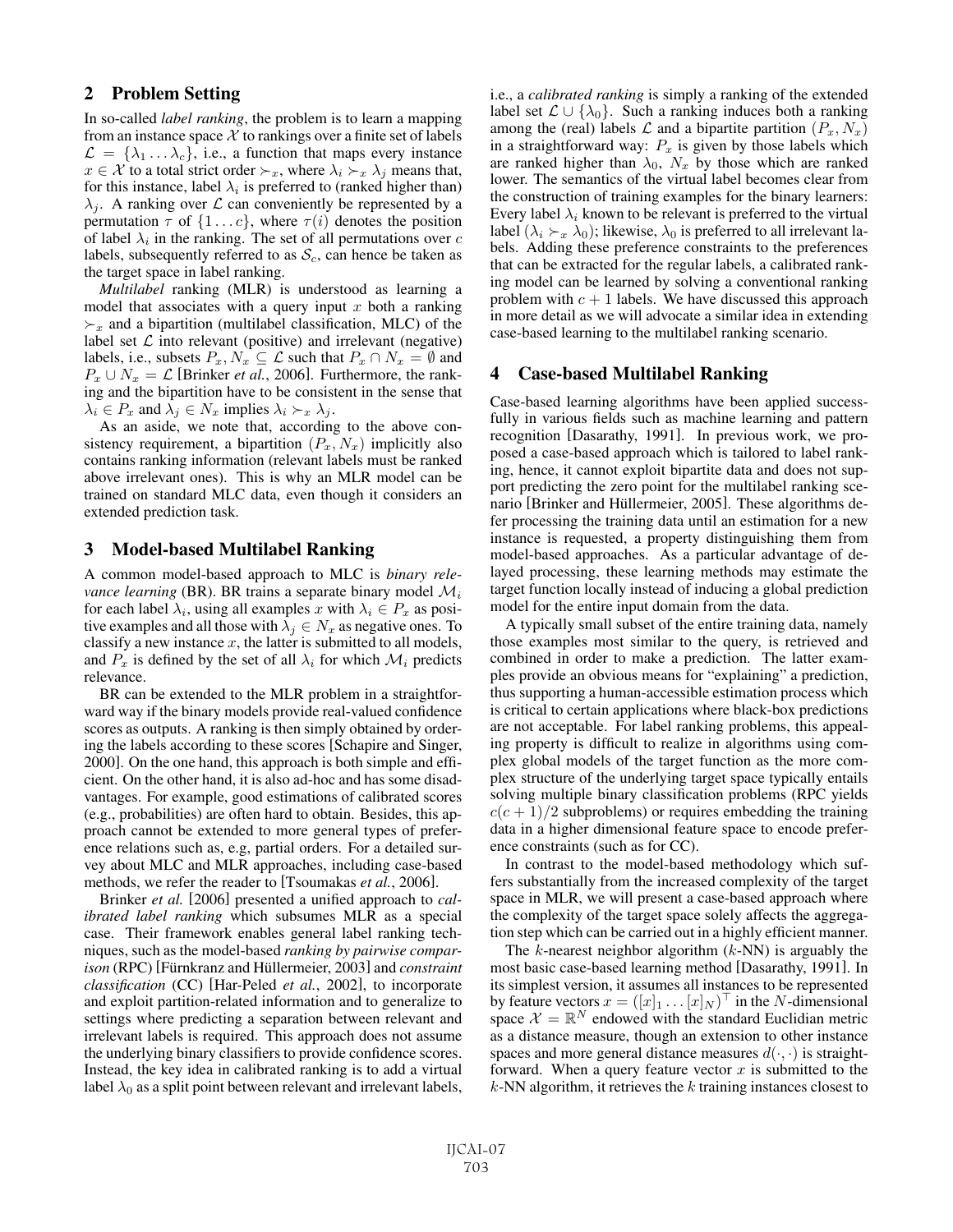this point in terms of  $d(\cdot, \cdot)$ . In the case of classification learning, the  $k$ -NN algorithm estimates the query's class label by the most frequent label among these  $k$  neighbors. It can be adapted to the regression learning scenario by replacing the majority voting step with computing the (weighted) mean of the target values.

In order to extend the basic  $k$ -NN algorithm to multilabel learning, the aggregation step needs to be adapted in a suitable manner. To simplify our presentation, we will focus on the standard MLC case where the training data provides only a bipartition into relevant and non-relevant labels for each instance. Later on, we will discuss how to incorporate more complex preference (ranking) data for training.

Let us consider an example  $(x, P_x, N_x)$  from a standard MLC training dataset. As stated above, the key idea in calibrated ranking is to introduce a virtual label  $\lambda_0$  as a split point to separate labels from  $P_x$  and  $N_x$ , respectively, and to associate a set of binary preferences with  $x$ . We will adopt the idea of a virtual label but, instead of associating preferences, use a more direct approach of viewing the sequence of the label sets  $(P_x, \{\lambda_0\}, N_x)$  as a *ranking with ties*, also referred to as a *bucket order* [Fagin *et al.*, 2004]. More precisely, a bucket order is a transitive binary relation  $\succ$  for which there exist sets  $B_1 \dots B_m$  that form a partition of the domain  $\mathcal D$ (which is given by  $\mathcal{D} = \mathcal{L} \cup \{\lambda_0\}$  in our case) such that  $\lambda > \lambda'$  if and only if there are i, j with  $i < j$  such that  $\lambda \in B_i$  and  $\lambda' \in B_j$ . Using this notation, the MLR scenario corresponds to a generalized ranking setting with three buckets, where  $B_1 = P_x$ ,  $B_2 = \{\lambda_0\}$  and  $B_3 = N_x$ .

If the training data provides not only a bipartition  $(P_x, N_x)$ but also a ranking (with ties) of labels within both parts, this additional information can naturally be incorporated: Assume that  $P_x$  and  $N_x$  form bucket orders  $(B_1 \dots B_{i-1})$  and  $(B_{i+1} \ldots B_j)$ , respectively. Then, we can combine this additional information into a single ranking with ties in a straightforward way as  $(B_1 \ldots B_{i-1}, B_i, B_{i+1} \ldots B_j)$ , where  $B_i =$  $\{\lambda_0\}$  represents the split point. Note that the following analysis only assumes that the training data can be converted into rankings with ties, with the virtual label specifying the relevance split point. It will hence cover both training data of the standard MLC case as well as the more complex MLR scenario.

A bucket order induces binary preferences among labels but moreover forms a natural representation for generalizing various metrics on strict rankings to rankings with ties. To this end, we define a generalized rank  $\sigma(i)$  for  $\sum_{l < j} |B_l| + \frac{1}{2}(|B_j| + 1)$  within the bucket  $B_j$  which coneach label  $\lambda_i \in \mathcal{D}$  as the average overall position  $\sigma(i)$ tains  $\lambda_i$ . Fagin *et al.* [2004] proposed several generalizations of well-known metrics such as Kendall's tau and the Spearman footrule distance, where the latter can be written as the  $l_1$  distance of the generalized ranks  $\sigma$ ,  $\sigma'$  associated with the bucket orders,  $l_1(\sigma, \sigma') = \sum_{\lambda_i \in \mathcal{D}} |\sigma(i) - \sigma'(i)|$ .<br>Given a metric  $l$ , a network to measure

Given a metric  $l$ , a natural way to measure the quality of a single ranking  $\sigma$  as an aggregation of the set of rankings  $\sigma_1 \dots \sigma_k$  is to compute the sum of pairwise distances:  $L(\sigma) = \sum_{j=1}^{k} l(\sigma, \sigma_j)$ . Then, aggregation of rankings leads to the optimization problem of computing a consensus ranking  $\sigma$  (not necessarily unique) such that  $L(\sigma) = \min_{\tau} L(\tau)$ .

The remaining step to actually solve multilabel ranking using the case-based methodology is to incorporate methods which compute (approximately) optimal solutions for the latter optimization problem. As we do not exploit any particular property of the metric  $l$ , this approach provides a general framework which allows us to plug in any optimization technique suitable for a metric on rankings with ties in order to aggregate the  $k$  nearest neighbors for a query instance  $x$ .

The complexity of computing an optimal aggregation depends on the underlying metric and may form a bottleneck as this optimization problem is NP-hard for Kendall's tau [Bartholdi *et al.*, 1989] and Spearman's footrule metric on bucket orders [Dwork *et al.*, 2001]. <sup>1</sup> Hence, computing an optimal aggregation is feasible only for relatively small label sets  $\{\lambda_1 \dots \lambda_c\}$ . There exist, however, approximate algorithms with quadratic complexity in  $c$  which achieve a constant factor approximation to the minimal sum of distances L for Kendall's tau and the footrule metric [Fagin *et al.*, 2004].

While approximate techniques in fact provide a viable option, we will present a computationally efficient and exact method for a generalization of the sum of squared rank differences metric in the following section to implement a version of our case-based multilabel ranking framework.

#### 5 Aggregation Analysis

The Spearman rank correlation coefficient, a linear transformation of the sum of squared rank differences metric, is a natural and well-known *similarity measure* on strict rankings [Spearman, 1904]. It can be generalized to the case of rankings with ties in the same way as the Spearman footrule metric, where (integer) rank values for strict rankings are substituted with average bucket locations. Hence, for any two bucket orders  $\sigma$ ,  $\sigma'$ , the generalized squared rank difference metric is defined as

$$
l_2(\sigma, \sigma') = \sum_{\lambda_i \in \mathcal{D}} (\sigma(i) - \sigma'(i))^2.
$$
 (1)

The following theorem shows that an optimal aggregation with respect to the  $l_2$  metric can be computed by ordering the labels according to their (generalized) mean ranks.

**Theorem 1.** Let  $\sigma_1 \ldots \sigma_k$  be rankings with ties on  $\mathcal{D}$  =  $\{\lambda_1 \ldots \lambda_c\}$ *. Suppose*  $\sigma$  *is a permutation such that the labels*  $\lambda_i$  are ordered according to  $\frac{1}{k} \sum_{j=1}^k \sigma_j(i)$  (ties are broken<br>arbitrarily). Then *arbitrarily). Then,*

$$
\sum_{j=1}^{k} l_2(\sigma, \sigma_j) \le \min_{\tau \in \mathcal{S}_c} \sum_{j=1}^{k} l_2(\tau, \sigma_j)
$$
 (2)

Before we proceed to the formal proof, note that the key point in Theorem 1 is that the minimum is taken over  $S_c$  while it is well-known that the minimizer in  $\mathbb{R}^c$  would be the mean rank vector. For strict rankings with unique mean rank values, the optimal-aggregation property was proved in [Dwork *et*

<sup>&</sup>lt;sup>1</sup>In the case of strict complete rankings, solving the aggregation problem requires polynomial time for Spearman's footrule metric [Dwork *et al.*, 2001].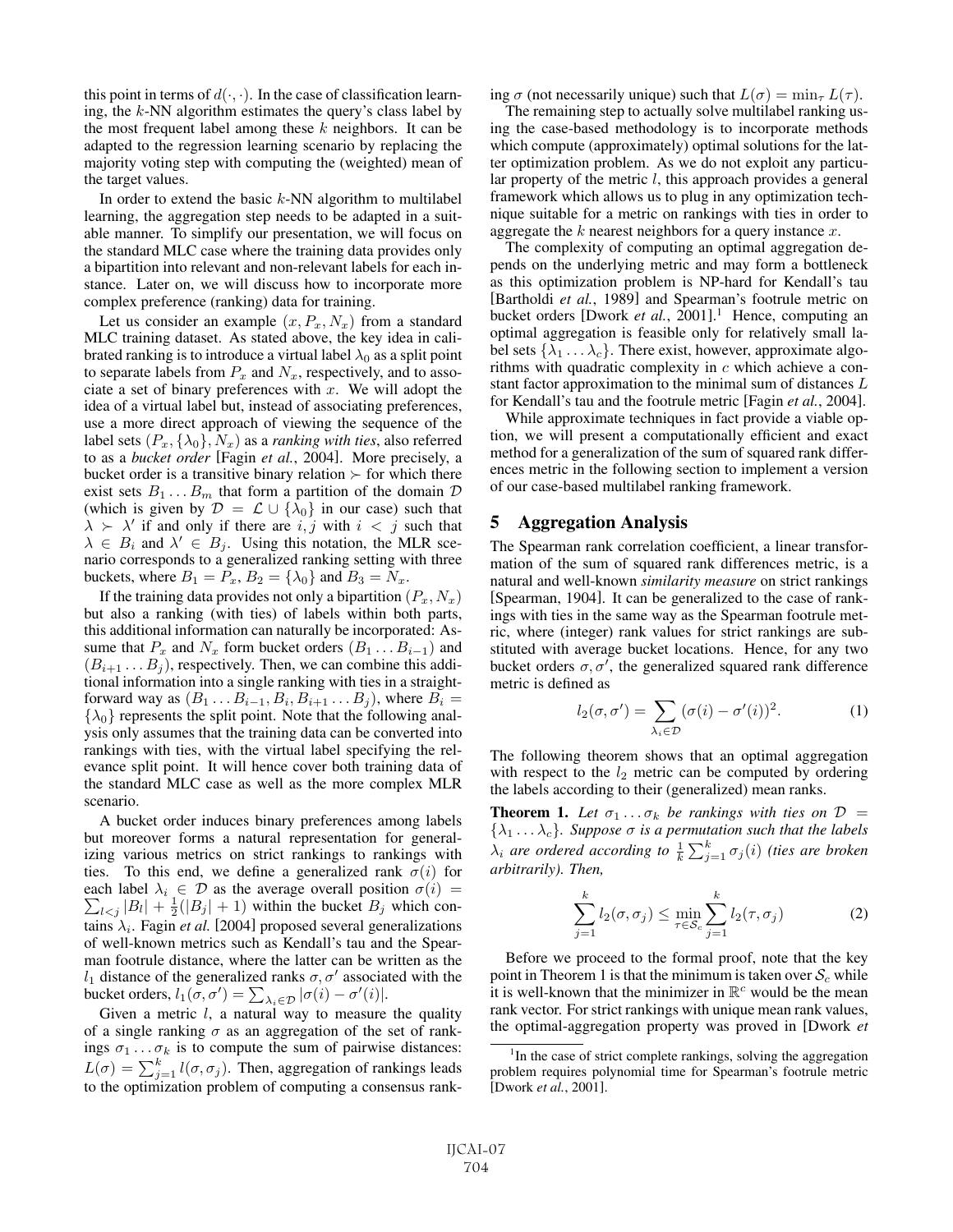*al.*, 2001]. A proof for the more general case of non-unique rank values can be derived from [Hüllermeier and Fürnkranz, 2004].

The following proof is an adaptation of [Hüllermeier and Fürnkranz, 2004] where the *ranking by pairwise comparison* voting procedure for complete strict rankings was analyzed in a probabilistic risk minimization scenario. An essential building block of our proof is the subsequent observation on permutations:

**Lemma 2** ([Hüllermeier and Fürnkranz, 2004]). *Let*  $m_i$ ,  $i =$ 1...c, be real numbers ordered such that  $0 \le m_1 \le m_2 \le$  $\cdots \leq m_c$ *. Then, for all permutations*  $\tau \in \mathcal{S}_c$ *,* 

$$
\sum_{i=1}^{c} (i - m_i)^2 \le \sum_{i=1}^{c} (i - m_{\tau(i)})^2.
$$
 (3)

*Proof [Theorem 1]*. Let us define  $m_i \stackrel{\text{def}}{=} \frac{1}{k} \sum_{j=1}^k \sigma_j(i)$ ,  $i = 1$ 1 ...c. Then,

$$
\sum_{j=1}^{k} l_2(\tau, \sigma_j) = \sum_{j=1}^{k} \sum_{i=1}^{c} (\tau(i) - \sigma_j(i)^2)
$$
  
= 
$$
\sum_{i=1}^{c} \sum_{j=1}^{k} (\tau(i) - m_i + m_i - \sigma_j(i))^2
$$
  
= 
$$
\sum_{i=1}^{c} \sum_{j=1}^{k} (\tau(i) - m_i)^2 - 2(\tau(i) - m_i) \cdot (m_i - \sigma_j(i)) + (m_i - \sigma_j(i))^2
$$
  
= 
$$
\sum_{i=1}^{c} \left( \sum_{j=1}^{k} (\tau(i) - m_i)^2 - 2(\tau(i) - m_i) \sum_{j=1}^{k} (m_i - \sigma_j(i)) \right)
$$
  
+ 
$$
\sum_{j=1}^{k} (m_i - \sigma_j(i))^2
$$
.

In the last equation, the mid-term equals 0 as

$$
\sum_{j=1}^{k} (m_i - \sigma_j(i)) = \sum_{j=1}^{k} \frac{1}{k} \sum_{l=1}^{k} \sigma_l(i) - \sum_{j=1}^{k} \sigma_j(i).
$$

Furthermore, the last term is a constant  $t \stackrel{\text{def}}{=} \sum_{j=1}^{k} (m_i - \epsilon)^{(k)} t^{(k)}$  $\sigma_i(i))^2$  which does not depend on  $\tau$ . Hence, we obtain

$$
\sum_{j=1}^{k} l_2(\tau, \sigma_j) = ct + k \sum_{i=1}^{c} (\tau(i) - m_i)^2.
$$

The proof follows directly from Lemma 2.

We have proved that an  $l_2$ -optimal aggregation with respect to the set of permutations can be computed by ordering the labels according to their mean ranks. Regarding the complexity, this method requires computational time in the order of  $\mathcal{O}(kc + c \log c)$  for computing and sorting the mean ranks, hence, providing a very efficient aggregation technique. Note that this method aggregates *rankings with ties* into a single *strict ranking*. The related problem of aggregating into a ranking where ties are allowed forms an interesting area of research in itself and for the case of the  $l_2$ -metric the required complexity is an open question. Moreover, multilabel ranking requires predicting strict rankings such that an intermediate aggregation into a ranking with ties would entail an additional postprocessing step and hence forms a less intuitive approach to this problem.

As stated above, the virtual label  $\lambda_0$  is associated with the second bucket  $B_2 = {\lambda_0}$  in order to provide a relevance split point. In an initial empirical investigation, we observed that  $l_2$ -optimal rankings in  $k$ -NN multilabel ranking yield good performance with respect to standard evaluation measures on the *ranking* performance, while the accuracy in terms of multilabel *classification* measures reached a reasonable, yet not entirely satisfactory level. This observation may be attributed to the fact that the  $l_2$ -metric penalizes misplaced labels equally for all labels including  $\lambda_0$ . However, particularly in the context of multilabel classification,  $\lambda_0$  carries a special degree of importance and therefore misclassifications in the aggregation step should be penalized more strongly. In other words, reversing the preference between two labels is especially bad if one of these labels is  $\lambda_0$ , as it means misclassifying the second label in an MLC sense.

To remedy this problem, our approach can be extended in a consistent and elegant manner: Instead of a single virtual label  $\lambda_0$ , we consider a set of virtual labels  $\{\lambda_{0,1} \ldots \lambda_{0,p}\}$ which is associated with the split bucket  $B_i$ . In doing so, the theoretical analysis on the aggregation remains valid and the parameter  $p$  provides a means to control the penalty for misclassifications in aggregating rankings. Note that the computational complexity does not increase as the expansion into a set of virtual split labels can be conducted implicitly. Moreover, on computing a prediction, the set of virtual labels can be merged into a single label again in a consistent way as all labels have the same mean rank value.

To illustrate this "gap broadening" control mechanism, let us take a look at a simple aggregation example with three MLC-induced rankings using a single virtual label:

$$
\{\lambda_1\} \succ \{\lambda_0\} \succ \{\lambda_2, \lambda_3, \lambda_4, \lambda_5\}
$$
  

$$
\{\lambda_1\} \succ \{\lambda_0\} \succ \{\lambda_2, \lambda_3, \lambda_4, \lambda_5\}
$$
  

$$
\{\lambda_2\} \succ \{\lambda_0\} \succ \{\lambda_1, \lambda_3, \lambda_4, \lambda_5\}
$$

These bucket orders would be aggregated into a total order such that  $P = \emptyset$  and  $N = \{\lambda_1 \dots \lambda_5\}$  as  $m_0 = 2$  (mean rank of  $\lambda_0$ ) and every other mean rank is greater, including  $m_1 =$ 2.17. Using a set of two virtual labels, we obtain  $m_0 = m_1 =$ 2.5, hence, the order of these labels is determined randomly. Finally, for three virtual labels,  $m_0 = 3$  and  $m_1 = 2.83$  such that the aggregated calibrated ranking corresponds to a multilabel classification  $P = {\lambda_1}$  and  $N = {\lambda_2, \lambda_3, \lambda_4 \lambda_5}.$ 

#### 6 Empirical Evaluation

The purpose of this section is to provide an empirical comparison between state-of-the-art model-based approaches and

 $\Box$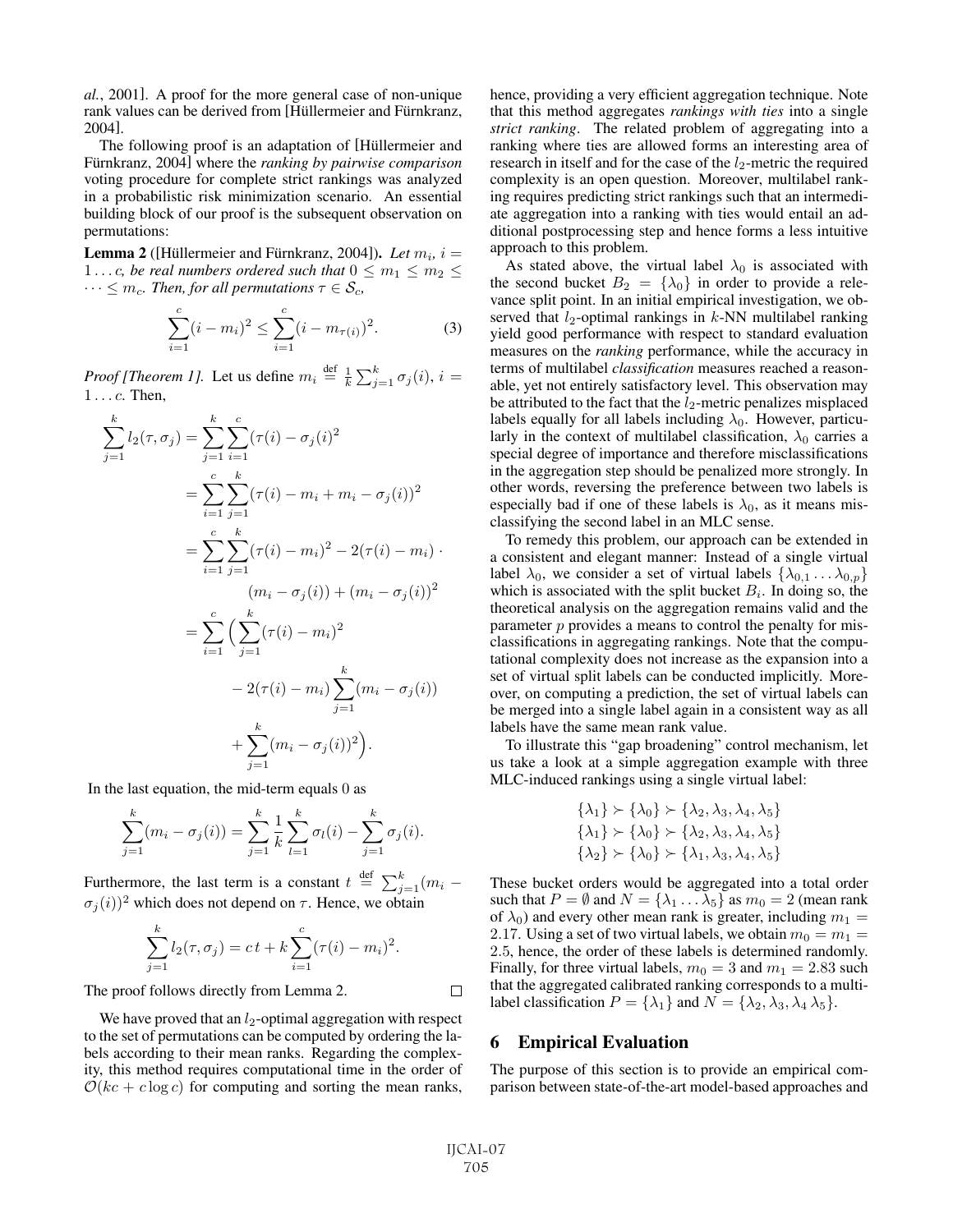

Figure 1: Gap amplification on the (functional) Yeast dataset: The estimated Hamming loss clearly decreases in the parameter p, which controls the number of virtual labels used for splitting relevant and irrelevant labels.

our novel case-based framework (using the  $l_2$ -minimizing aggregation technique). The datasets that were included in the experimental setup originate from the bioinformatics fields where multilabeled data can frequently be found. More precisely, our experiments considered two types of genetic data, namely phylogenetic profiles and DNA microarray expression data for the Yeast genome, consisting of 2465 genes.<sup>2</sup> Every gene was represented by an associated phylogenetic profile of length 24. Using these profiles as input features, we investigated the task of predicting a "qualitative" (MLR) representation of an expression profile: Actually, the profile of a gene is a sequence of real-valued measurements, each of which represents the expression level of that gene at a particular time point. Converting the expression levels into ranks, i.e., ordering the time points  $(=$  labels) according to the associated expression values) and using the Spearman correlation as a similarity measure between profiles was motivated in [Balasubramaniyan *et al.*, 2005]. <sup>3</sup> Here, we further extend this representation by replacing rankings with multilabel rankings. To this end, we use the zero expression level as a natural split point. Thus, the sets  $P_x$  and  $N_x$  correspond, respectively, to the time points where gene  $x$  is over- and underexpressed and, hence, have an important biological meaning.

We used data from eight microarray experiments, giving rise to eight prediction problems all using the same input features but different target rankings. It is worth mentioning that these experiments involve different numbers of measurements, ranging from 4 to 18. Since in our context, each measurement corresponds to a label, we obtain ranking problems of quite different complexity. Besides, even though the original measurements are real-valued, there are many expression profiles containing ties. Each of the datasets was randomly split into a training and a test set comprising 70% and 30%, respectively, of the instances. In compliance with [Balasubramaniyan *et al.*, 2005], we measured accuracy in terms of the (generalized) Spearman rank correlation coefficient, normalized such that it evaluates to <sup>−</sup>1 for reversed and to +1 for identical rankings (see Section 5).

Support vector machines have demonstrated state-of-theart performance in a variety of classification tasks, and therefore have been used as the underlying binary classifiers for the binary relevance (BR) and calibrated ranking by pairwise comparison (CRPC) approaches to multilabel learning in previous studies [Elisseeff and Weston, 2001; Brinker *et al.*, 2006]. Regarding the associated kernel, we considered both linear kernels (LIN) with the margin-error penalty  $C \in \{2^{-4} \dots 2^4\}$  and polynomial kernels (POLY) where the degree varied from 1 to 5 and  $C \in \{2^{-2} \dots 2^2\}$ . For each parameter (combination) the validation accuracy was estimated by training on a randomly selected subsample comprising 70% of the training set and testing on the remaining 30%. Then, the final model was trained on the whole training set using the parameter combination which achieved the best validation accuracy. Similarly, the number of nearest neighbors  $k \in \{1, 3, ..., 11, 21, ..., 151\}$  was determined.

In addition to the original  $k$ -NN MLR approach, we included a version (denoted by the suffix "-r") which only exploits the MLC training data,  $(P_x, N_x)$ , and a common extension in  $k$ -NN learning leading to a slightly modified aggregation step where average ranks are weighted by the distances of the respective feature vectors to the query vector (referred to as  $k$ -NN<sup>\*</sup>).

The experimental results in Table 2 clearly demonstrate that our  $k$ -NN approach is competitive with state-of-the-art model-based methods. More precisely, k-NN<sup>∗</sup> and CRPC-POLY achieve the highest level of accuracy, followed by  $k$ -NN with only a small margin. BR is outperformed by the other methods, an observation which is not surprising as BR only uses the relevance partition of labels for training and cannot exploit the additional rankings of labels. Similarly, the MLC versions of  $k$ -NN perform worse than their MLR counterparts. Moreover, CRPC with polynomial kernels performs slightly better than with linear kernels, whereas for BR a substantial difference cannot be observed. The influence of gap amplification is demonstrated in Figure 1 on an MLC task replicated from [Elisseeff and Weston, 2001], where genes from the same Yeast dataset discussed above have to be associated with functional categories. Moreover, as already anticipated on behalf of our theoretical analysis in Section 5, Table 1 impressively underpins the computational efficiency of our approach from an empirical perspective.

### 7 Concluding Remarks

We presented a general framework for multilabel ranking using a case-based methodology which is *conceptually simpler* and *computationally less complex* than previous model-based approaches to multilabel ranking. From an empirical perspective, this approach is highly competitive with state-of-the-art methods in terms of accuracy, while being substantially faster.

Conceptually, the modular aggregation step provides a means to extend this approach in several directions. For example, Ha and Haddawy [2003] proposed an appealing

<sup>&</sup>lt;sup>2</sup>This data is publicly available at

http://www1.cs.columbia.edu/compbio/exp-phylo <sup>3</sup>This transformation can be motivated from a biological as well as data analysis point of view.